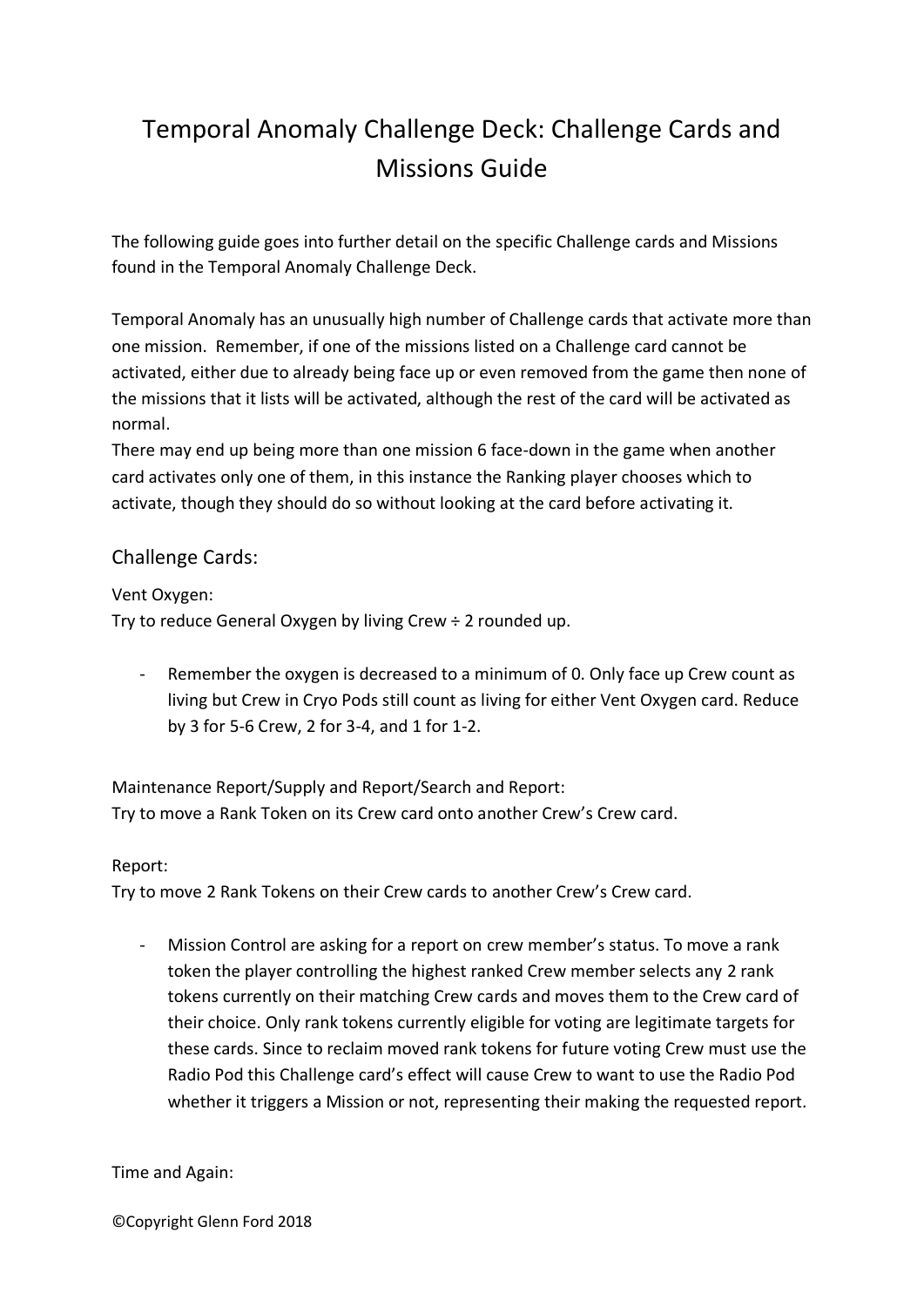Try to return missions 1, 2 and 4 to the game. Try to flip missions 1, 2 and 4 face-down. Again and Time:

Try to return missions 3,5 and 6 to the game. Try to flip missions 3, 5 and 6 face-down.

If the missions mentioned have been completed and removed from the game they must be found and returned, face-down to the game. If an active mission is flipped face-down it does not count as having failed and all voting tokens on it are returned to their Crew card.

### Future Echoes:

Place a token on a randomly determined crew. Place a token on a randomly determined location. The tokens count as all tokens listed on any missions. Gather all unused mission 6 cards players own, add 1 face down to the game.

This card requires plays to go through their collection of SSO challenge decks and gather all mission 6s from all decks and add one of their choice to the game. Tokens are added to crew and locations because this card will now activate the added mission 6 and several of them refer to specific tokens placed by the cards activating them, these placed tokens make sure that they will have something to refer too, although they may transpire to have no reference.

### Chrono flickers:

Return all missions removed from the game to the game.

- This includes missions that have been added to the game by other Challenge cards and then removed on completion (such as multiple mission 6s).

### Memories of Green:

### Permanent

If a mission is aborted, trigger its punishment effects.

- This effect is in addition to the normal loss of morale of aborting missions. The SSO quick start guide suggests always triggering punishment effects when aborting missions to save learning an additional rule, if using this rule do not perform the punishment effect twice.

Eye of the Anomaly:

Activate Mission All Available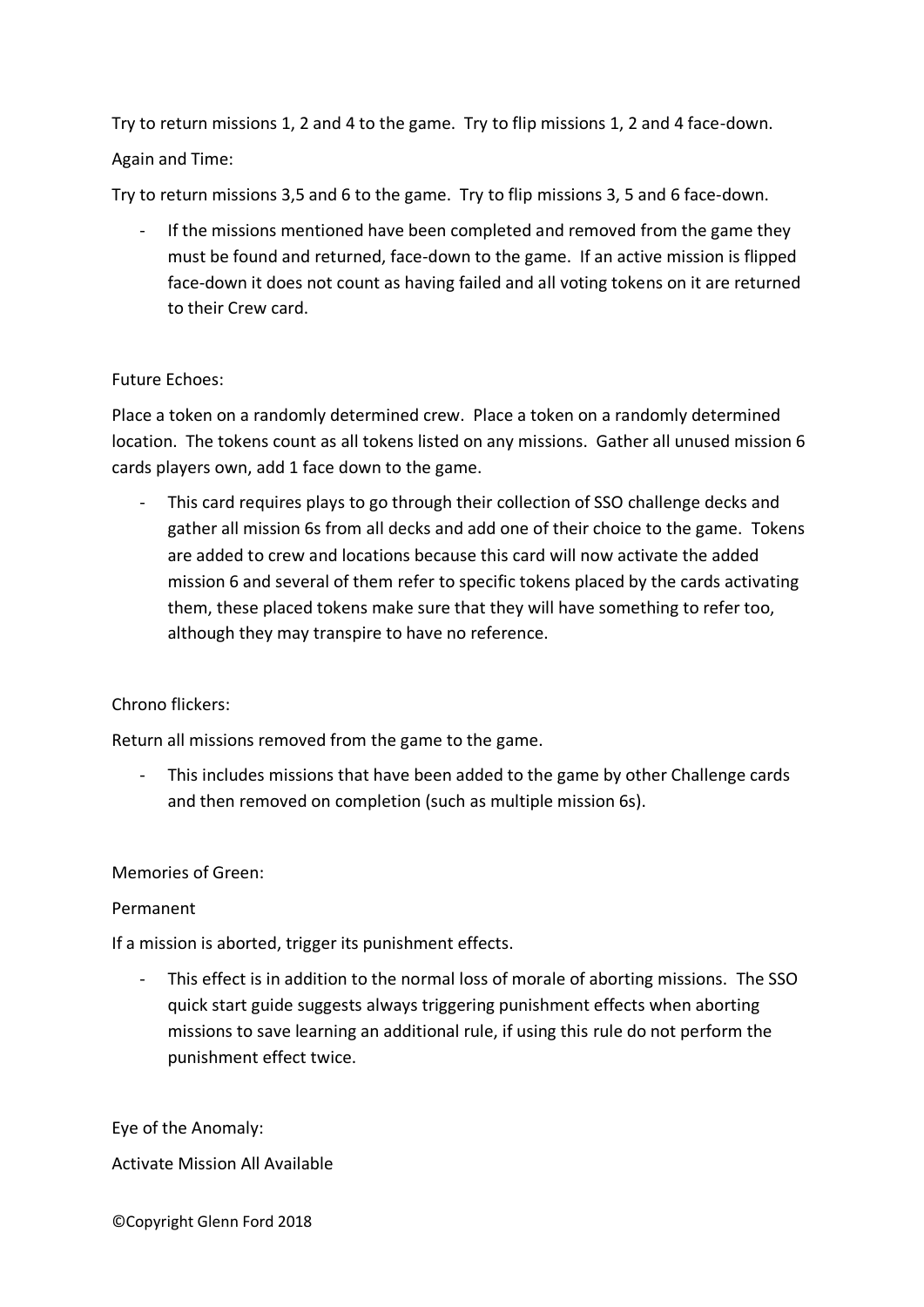- This Challenge card will activate all face-down missions. If there are face-up or removed missions that does not stop this card from activating all face-down missions, since they are not considered available.

Missions:

1 – Search Pattern Fail – Mission Guide =  $0$ Punishment – Try to reduce all Crew Morale by 2. Succeed – All Crew in different Locations. Reward – May flip 1 Challenge card. Mission Guide – 0 1 2

- The Crew need to search the ship as well as they can, to do so all living Crew need to be in separate Locations during the Check Phase step 6. They need to achieve this only once, not for the full count of the Mission Guide.
- 2 Emergency Oxygen Protocol

Fail – Mission Guide =  $0$ 

Punishment – Try to reduce General Oxygen by 4.

Succeed – All Crew Personal Oxygen = 1+.

Reward – May increase General Oxygen by 6.

Mission Guide  $-012$ 

- This Mission activates when something is amiss with the oxygen system, in order to reboot the system all Crew must have Personal Oxygen as a safety measure in case when they switch it off and on again it doesn't turn back on. All living Crew need to have Personal Oxygen, even if in the Cryo Pod. The punishment reduces oxygen to a minimum of 0, the reward to a maximum of the set up level and players can refuse the reward if they feel it is to their advantage.

3 – Full Status Report

Fail – Mission Guide =  $0$ 

Punishment – All face up Mission's Fail conditions count as fulfilled.

Succeed – 0 rank tokens on this Mission.

Reward – May flip 1 Challenge card.

Mission Guide – 0 1 2

This Mission requires that the Crew who voted for it remove their rank tokens from it therefore using the Radio Pod to succeed, representing them making their full status report. Note that this Mission's punishment causes all other Mission's fail conditions to count as fulfilled, it does not cause them to instantly fail, simply that they will fail during the next Check Phase.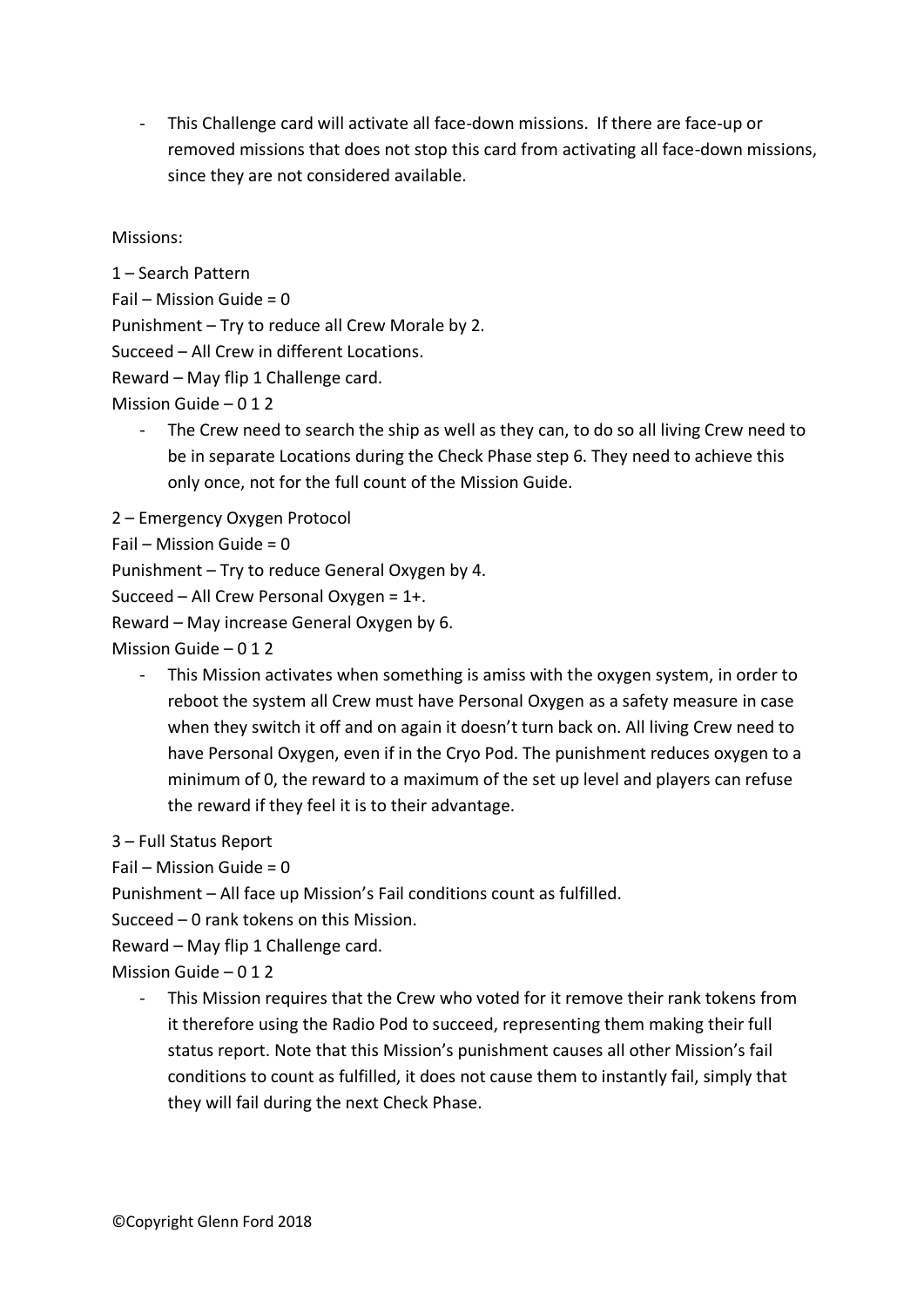4 – Re-align Solar Arrays

Fail – Mission Guide =  $0$ 

Punishment – Try to flip 1 Solar Array.

Succeed – Crew in every Solar Array, minimum 1.

Reward – May flip 2 Challenge cards.

Mission Guide – 0 1 2 3 4

Remember that face down Locations lose all qualities except colour, so face down Arrays do not count as Arrays and need not be occupied to complete this Mission, nor can they be flipped face up using its punishment. Intentionally shutting down Arrays with the Computer Module to make this Mission easier is a viable tactic, though note that 1 must remain face up to be occupied.

5 – Strange Days

Fail – Mission Guide =  $0$ 

Punishment – Activate all face-down missions. Try to place 1 rank token on each face-up mission.

Succeed – All mission guides = 1, minimum 2.

Reward – May add any 1 mission face-down to the game.

Mission Guide – 0 1

- This Mission requires careful manipulation of Mission Guides using the Radio Pod. Remember that May means the reward can be ignored if players wish, though note that players can return a mission whose win conditions are already complete and succeed in them and claim their reward in the same phase. If rank tokens cannot be placed on all missions flipped face up by the Punishment effect they do not automatically abort, this is not voting and is done to ensure that missions based on having rank tokens on them will not automatically complete.

6 – Hawtin's Anomaly

Fail – Mission Guide = 0

Punishment – Shuffle 1 face-up challenge card into the challenge deck

Succeed – Mission Guide = 5.

Reward – May flip 2 Challenge cards.

Auto: Try to reduce this Mission Guide by 2

Mission Guide  $-012345$ 

- Players should be aware of the unusual Auto action on this mission. If the punishment effects trigger they may shuffle they are free to choose the challenge card to return to the deck.

Deck list:

1 x Sinister Noises 1 x Sinister Noise 1 x Vent Oxygen – Crew

©Copyright Glenn Ford 2018